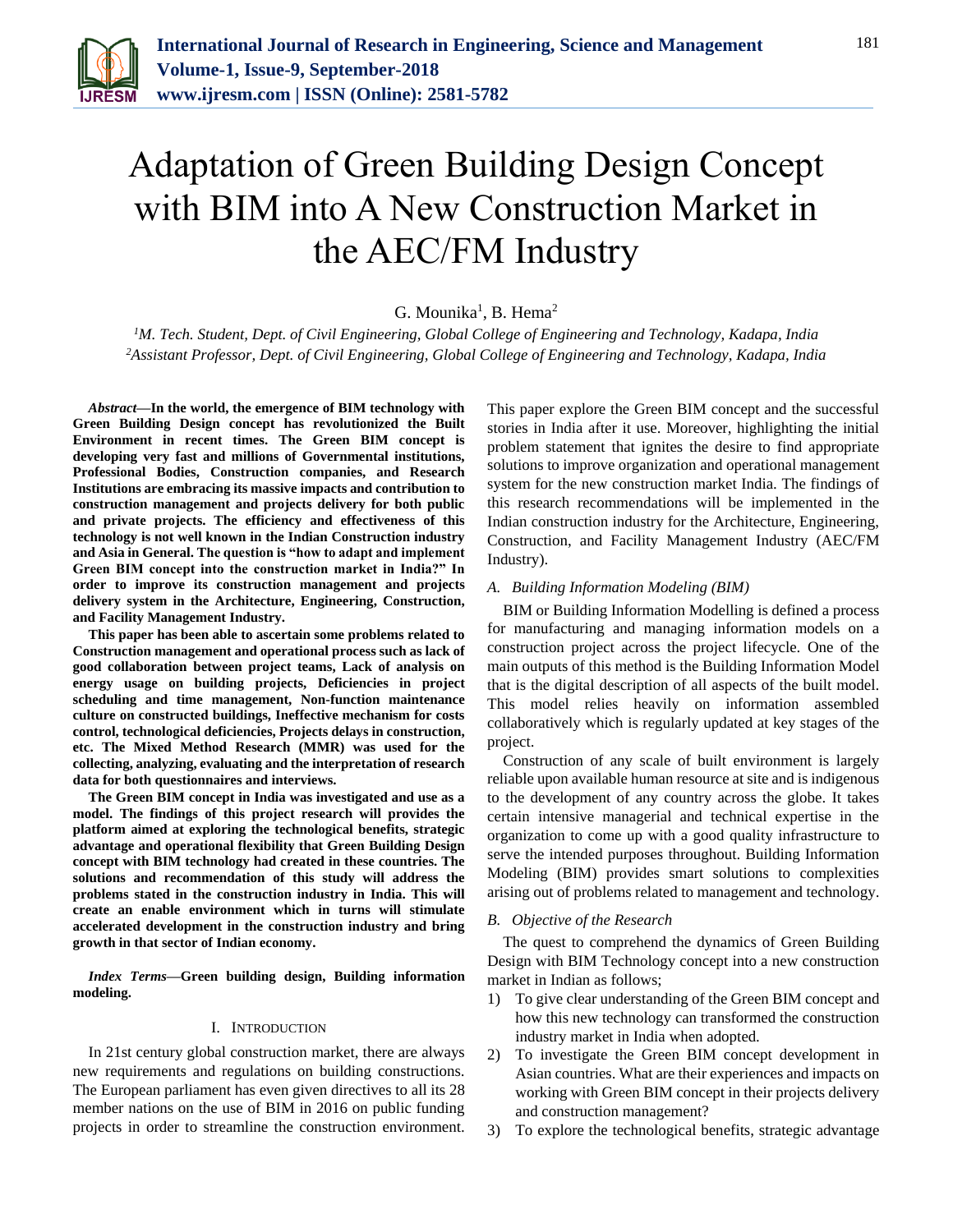

and operational flexibility in Green Building Design concept with BIM technology had created in the Built Environment.

4) To give a roadmap to transfer and implement model of Green BIM concept into the new construction market.

## II. LITERATURE REVIEW

Shaogang Zhu, Yunyu Tu et al., (2015). Under the background of sustainable development, the energy-consuming equipment and application mode of building system have changed to some degree. BIM's green building is the priority in design currently. From this study it was concluded that On account of various problems in the practice of BIM design structure, the original design process must be abandoned to reduce the impact of influencing factors and sports building design should also be comprehended in accordance with new development idea and application strategy.

Mohammed Zaid Shaikh, Dishant Shah, Kshitij Anand, Kedar Shelke, Awez Giniwale, Smit Chheda.,et al(2017). This paper reviews and reflects how key sustainability aspects are achieved through BIM in the AEC industries. Using building information modelling (BIM) data that is generated during design over the whole project lifecycle enables faster, efficient, safer, less wasteful construction and more cost-effective, better sustainable operation, maintenance and eventual decommissioning.

From this study it was concluded that Building Information Modelling (BIM) has the power to enhance the design of a building, reduce its costs and further save energy. However, very little research has been carried out on its negative impact on relevant sustainable practices.

#### III. METHODOLOGY

This paper is a "Desk and Field Research". The meaning of the term Desk and Field research is that some of the information can be obtained indoor via literatures (books, journal etc.) whilst the field is to go to companies for interviews in order to have the needed information or data. The methodology for this dissertation would be Mixed Methods Research (MMR), where Qualitative and Quantitative means of collecting data would be deployed to gather, evaluate and analysis data by the researcher on the need for the adaptation of Green Building design concept with Building Information Modeling (BIM) into the new construction market. Furthermore, the findings of the collected data will addressed the research questions posed in this research work.

#### *A. Mixed Methods Research (MMR)*

According to Creswell, (2014) Mixed Methods Research it is the methods which qualitative and quantitative research is used to collect data by way of integrating the two data gathered. This design structure provides a better understanding of the research problem by comparing, relating and interpreting the data gathered for comprehensive results outcomes. Again, it can be

either theoretical frameworks or philosophical assumptions. In the account of the research questions in mind, the research motive and choice of consideration for Mixed Methods Research is able used this method to have full knowledge and understanding on how Green BIM is implemented in the Danish Construction industry and also, test the perception level on Green Building with Building Information Modeling in the new construction market.

This in a long run, will provide the researcher the best framework to recommend practical solutions in respect to the research questions for this thesis report. The figure shows the characteristics of Mixed Methods Research.



Fig. 1. Mixed methods research

#### IV. GREEN BUILDING DESIGN

#### *A. Sustainability Development in India*

In India, Sustainability development is transforming and growing very fast in the construction industry. In light of this thesis report, the researcher was granted an opportunity for an interviewed. The DGBC also organize sustainable courses for companies which wish to have DGNB certification system on new constructed buildings and more so, support the growth of sustainable buildings among stakeholders and ensuring for its stable development by achieving sustainable goals.

This search of knowledge is for the inspiration for the Indian construction market players and to increase the level of ambition for sustainable construction in the Indian construction market. However, the researcher aimed to implement the adaptation of Green BIM concept will tap into this innovation at DGBC as they adopted this system from Germany. The statistics obtained from the Green Building Council shows the growth sustainable development as be illustrated in the DGNB pre-certified buildings per year from 2012 to 2016.

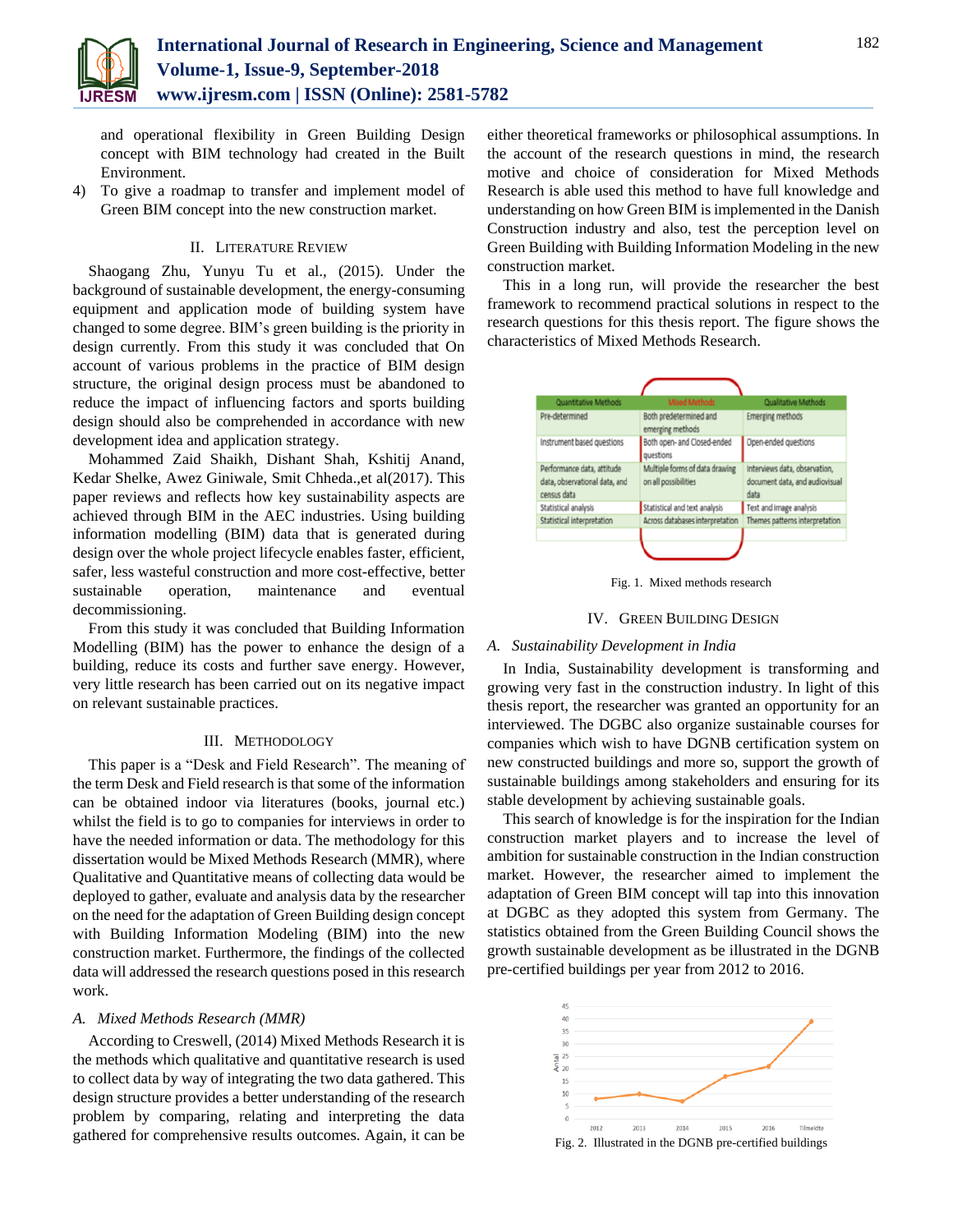

# *B. DGNB Certification*

DGNB certification system is similar to that of Leadership in Energy and Environment Design (LEED) system (US) and the Building Research Establishment Environmental Assessment Methods (BREEAM) system (UK). In 2012, the Green Building Council introduced this form of green certification system award to the Danish construction companies. DGBC adopted this DGNB system from Germany, which started using this award of certification system in their construction sector in 2008. The Green Building Council tailored this certification concept to suit the Danish construction environment and its legislation. The indicators on the graphic shows potentials and interest that this system is gaining in the Danish construction industry. The Fig. 2, shows the DGNB building certifications in Denmark from 2012 - 2016.



Fig. 2. DGNB building certifications



Fig. 3. DGNB measuring tool for sustainability

# V. BUILDING INFORMATION MODELING



Fig. 4. BIM functions

*A. Origin of Building Information Modeling (BIM)*



Fig. 5. Development of BIM definition

*B. BIM Integrated Information Model*



Fig. 6. BIM information model vs. traditional

*C. Building Information Modeling (BIM) Stages*



Fig. 7. Illustrate linear view of BIM maturity

- VI. ANALYSIS AND DATA DISCUSSION
- *A. Background of Respondents*



Fig. 8. Stakeholder's attitude and perception on Green BIM



Fig. 9. Illustrate Green Building perceptions of stakeholders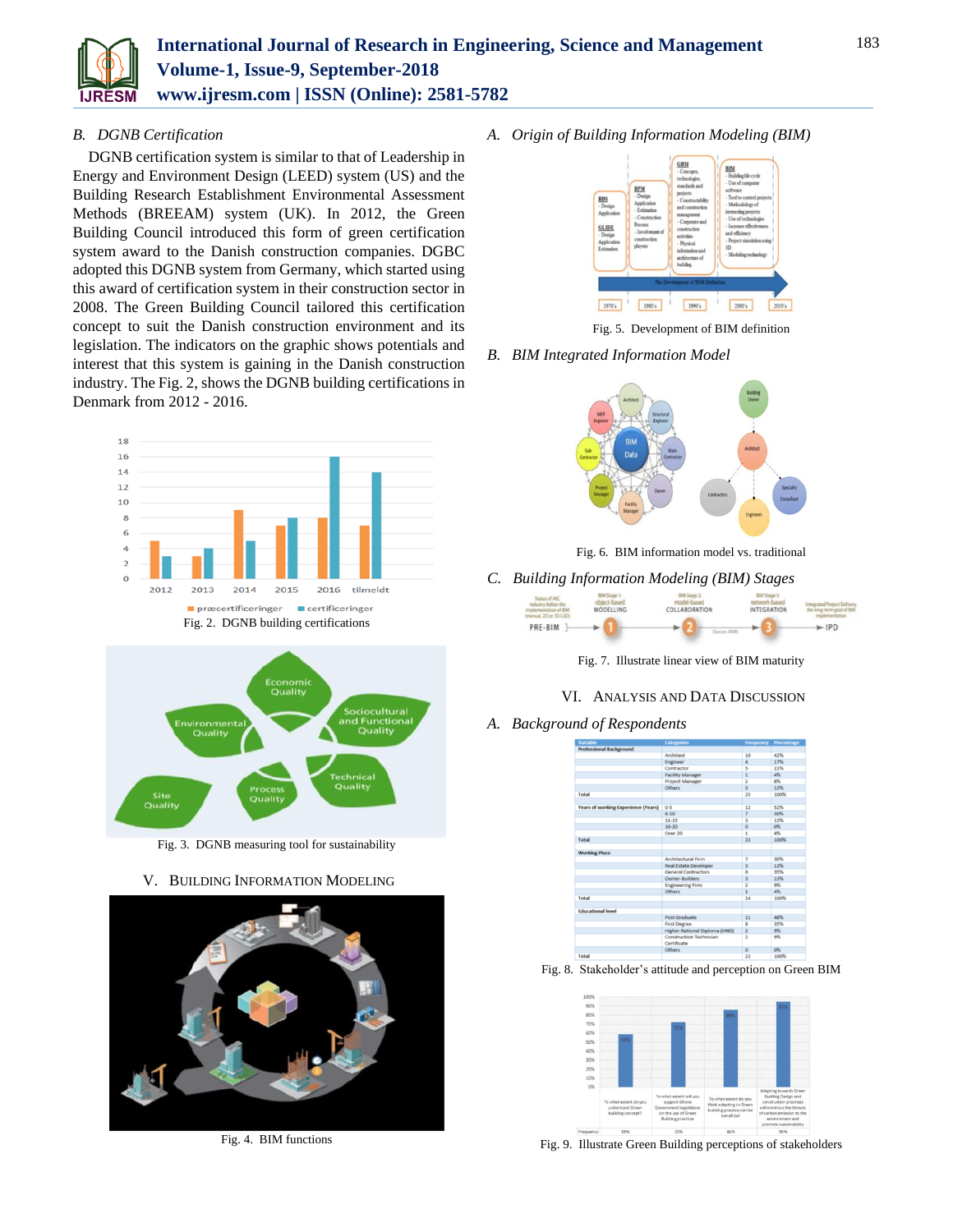

# **International Journal of Research in Engineering, Science and Management Volume-1, Issue-9, September-2018 www.ijresm.com | ISSN (Online): 2581-5782**



Fig. 10. Interest of BIM implementation by stakeholders







Fig. 12. Stakeholders Power/interest matrix

*B. Construction Style Analysis*



Fig. 13. Illustration of the Macleamy curve, BIM process vs. Traditional design



Fig. 14. Current capacity development in the construction industry

*C. Solutions and Recommendation*



Fig. 15. Three interlocking field of BIM

## VII. IMPLEMENTATION



Fig. 16. Level of BIM maturity model



Fig. 17. Focus areas for BIM at Company Ltd.



Fig. 18. Kotter's Change Model

# VIII. CONCLUSION

- 1. Government have to establish an independent BIM Development Task Force who will work under the Ministry of Works and Housing. Government has to review all University and Polytechnic studies curriculum in order to propagate Green BIM concept in large segments of the population.
- 2. Construction Stakeholders should form partnerships with